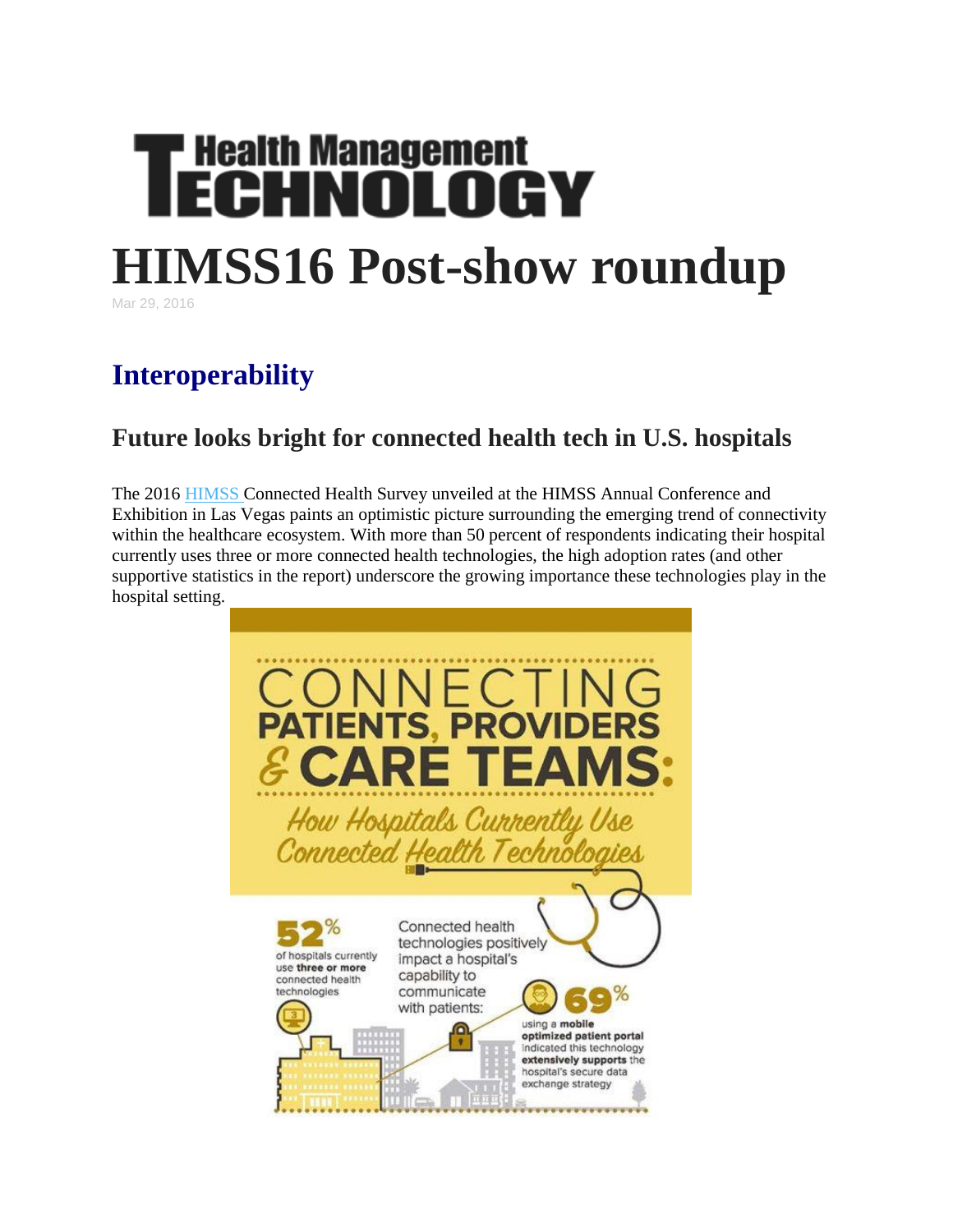

*Source: 2016 HIMSS Connected Health Survey*

Respondents found that the technologies implemented within hospital settings positively impacted capabilities to communicate with patients along with the ability to deliver a higher standard of care. In addition, 69 percent of respondents whose hospitals are utilizing mobile-optimized patient portals indicated that the attention to a mobile environment expands the capability to send and receive data securely. Given these positive impacts, it's understandable why healthcare organizations are looking to increase their investment in these tools for the future.

The survey was conducted in partnership with the Personal Connected Health Alliance (PCHA). Insights are reflective of 227 IT, informatics, and clinical professionals in U.S. hospitals and health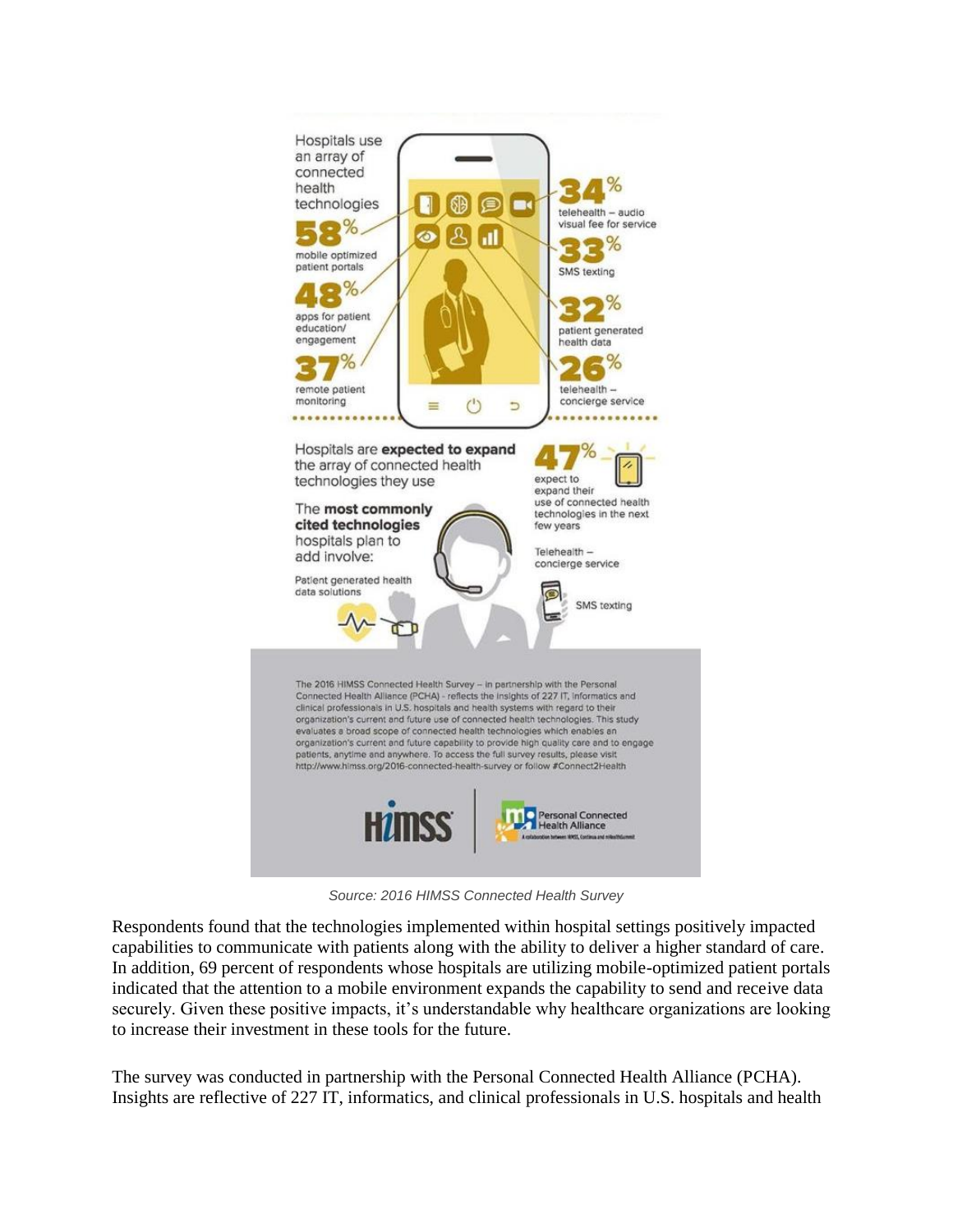systems with regard to their organization's current and future use of connected health technologies. Currently, 52 percent of hospitals indicated the use of three or more of these technologies, including:

- 58 percent mobile-optimized patient portals
- 48 percent apps for patient education/engagement
- 37 percent remote patient monitoring
- 34 percent telehealth audio-visual fee for service
- 33 percent SMS texting
- 32 percent patient-generated health data
- 26 percent telehealth concierge service

Nearly half (47 percent) of respondents indicated their hospitals are looking to expand the array of connected health technologies they use. Another 5 percent of respondents expect their hospitals to become first-time users of at least one of the connected health technologies outlined in this report. The commonly cited technologies they plan on adding involve telehealth (concierge service) and patient-generated health data solutions.

Download the complete 2016 HIMSS Connected Health Survey at [www.himss.org/2016-connected](http://www.himss.org/2016-connected-health-survey)[health-survey.](http://www.himss.org/2016-connected-health-survey)

# **Policies and Procedures**

#### **AHIMA: Information governance is key to HIT**

Information governance (IG) is a business and strategic imperative for healthcare and essential to successful health information technology (HIT) initiatives such as electronic medical record (EMR) implementation, data analytics, privacy and security, and data sharing, according to an [American](http://www.rsleads.com/605ht-222)  [Health Information Management Association \(AHIMA\)](http://www.rsleads.com/605ht-222) presentation at the HIMSS16 Conference and Exhibition.

In their presentation, "Taking a Pulse on Information Governance in Healthcare," AHIMA's Deborah Green, RHIA, MBA, Executive Vice President, Chief Innovation and Global Services Officer, and Kathy Downing, Senior Director IG Advisors, said IG is central to the successful implementation of reliable electronic data and information as well as improved usability. Based on analysis of 500 organizations that participated in AHIMA's IGPulseRate Web-based tool to assess IG maturity, the presenters shared insights on how IG can assure successful implementation of organizational initiatives such as EMR implementation.

"Information, rather than technology infrastructure, must be at the center of EMR implementation," Green said. "Planning and implementation of EMRs under an information governance framework assures that the focus is the information and includes input from clinicians and clinical workflows,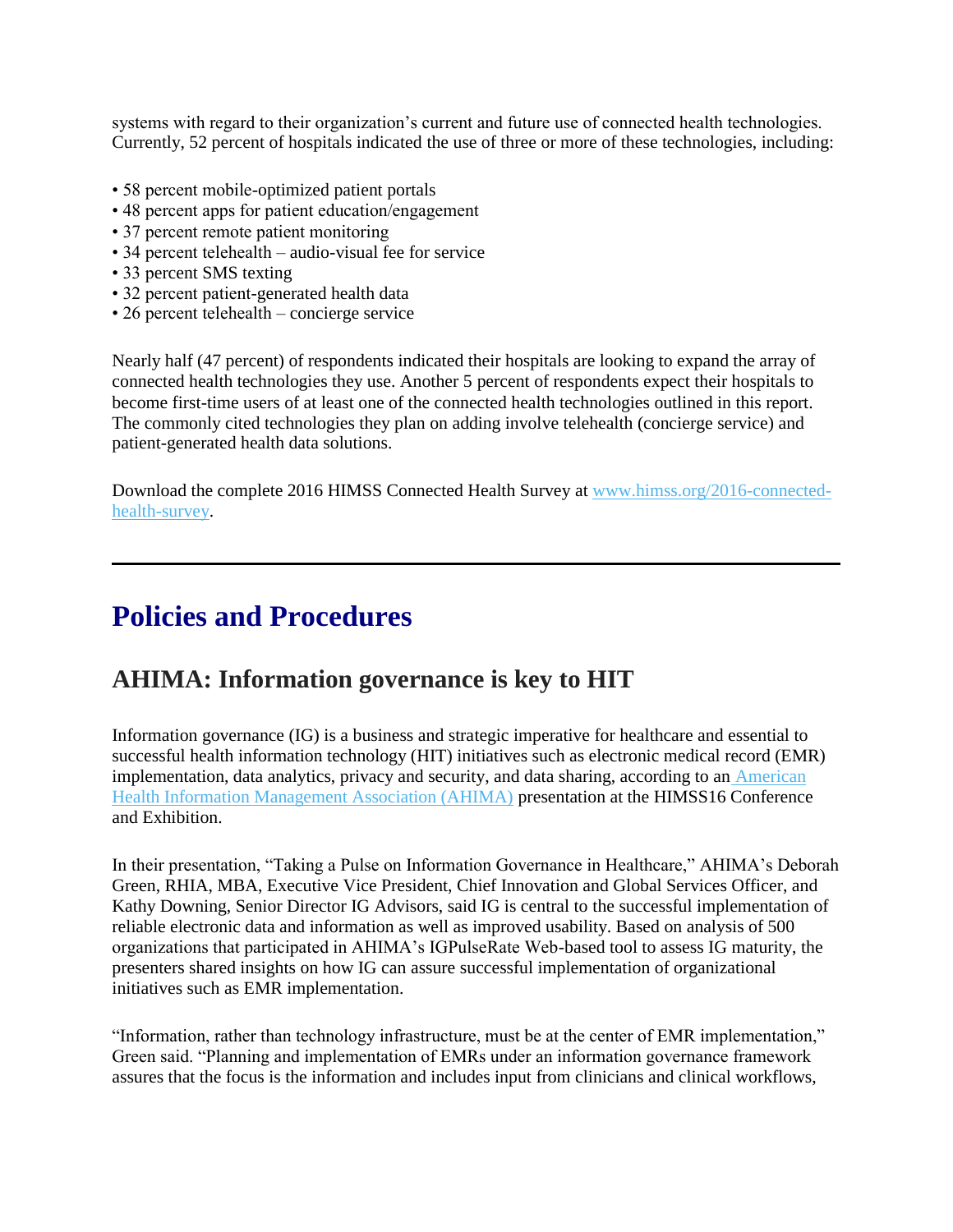ensuring the user's needs are met. We cannot lose sight of the fact that the information is the reason organizations invest in infrastructure and systems improvements."

A commitment to IG must be organization-wide and requires the adoption of principles to guide decisions about how information is governed, said the presenters. Organizations should assess their competency levels and establish goals for competency levels needed given their strategy, mission, role, and resources.

In addition to IGPulseRate, AHIMA has developed two other offerings in a suite of IG products and services. IGHealthRate is its newest product to help organizations assess and score their maturity in adopting IG, and IGAdvisors offers expert consultation with a variety of IG services including implementation services and gap assessment. AHIMA also offers a toolkit sharing best practices and resources for starting and implementing IG within an organization.

# **HIMSS16 Product Picks**

#### **ACO performance monitoring and operational management**

Designed and built in consultation with Scottsdale Health Partners, a physician-led clinical integration network and accountable care organization in Arizona, the **[MSSP Management](http://www.rsleads.com/605ht-180)  [application](http://www.rsleads.com/605ht-180)** helps ACOs gain the maximum savings available from the CMS MSSP program. This solution seamlessly integrates data into the reporting and monitoring workflows of all user types while preserving central oversight of quality measure thresholds and scoring. Key features include real-time MSSP dashboards to track and improve clinical quality measures, a common interface for data capture and data sharing, customizable worklists, drag-and-drop file management, and advanced data integration. **Orion Health**

#### **Eliminate tedious manual image transfer**

**[Ricoh Electronic Data Exchange \(Ricoh EDE\)](http://www.rsleads.com/605ht-181)** is a subscription-based service that helps improve the overall patient experience by transferring protected data, including clinical photography and images, to an intended destination. This workflow solution enables healthcare facilities to capture, store, and manage protected information, whether structured or unstructured, within an EHR or enterprise content management (ECM) system. Ricoh EDE helps providers eliminate tedious manual image transfers, image identification, and human error – ultimately boosting overall accuracy, efficiency, and productivity. At HIMSS, this solution was demonstrated leveraging Ricoh's healthcare camera. **Ricoh**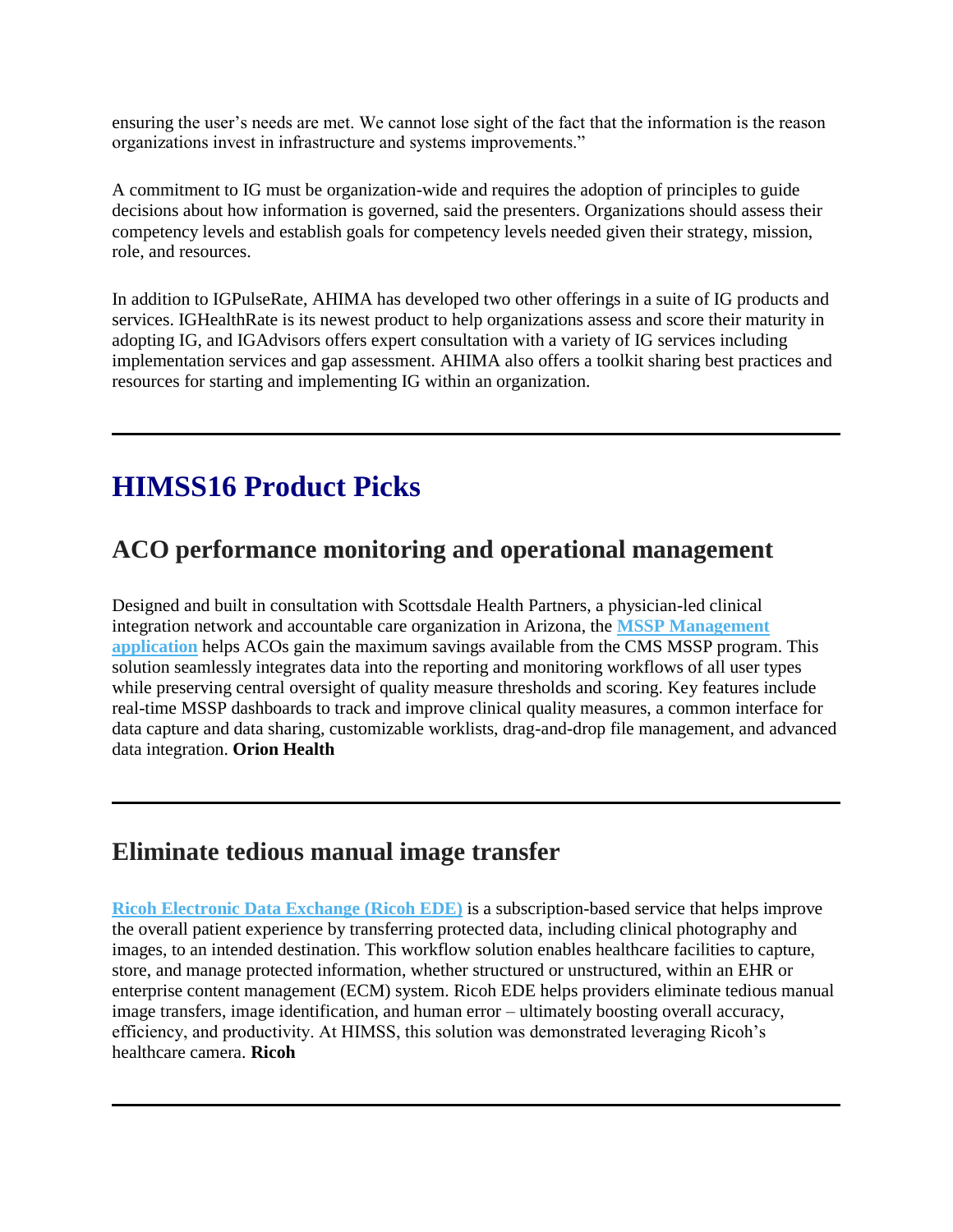## **On-demand marketplace for healthcare talent**

With the need for qualified healthcare human resources spiraling upward, **MyConsultO** allows healthcare employers to benefit from the skills of freelance consultants without compromising on financial and management efficiency, or on quality of service. Healthcare organizations of all types and sizes – from delivery systems to payers to vendors and many other support services – can rely on the on-demand online **MyConsultQ**marketplace to fill both temporary and permanent positions with the best executives, information technology professionals, project managers, and physicians. Instead of wading through traditional recruiting and hiring processes, which are notoriously time and labor intensive, healthcare employers can access resources that provide the same level of expertise as the top consulting firms at a fraction of the cost through MyConsultQ. Best of all, organizational leaders can rest easy, knowing that these resources are thoroughly vetted, having gone through a five-point screening process. **MyConsultQ**

## **Caradigm Intelligence Platform delivers actionable interoperability**

**[Open Exchange](http://www.rsleads.com/605ht-183)** is a set of interoperability capabilities available to healthcare providers that use the Caradigm Intelligence Platform (CIP). Open Exchange encompasses a range of interoperability solutions and standards (such as IHE.NET standards, DIRECT, and a REST architecture) to support provider population health initiatives. The big standout feature of this interface engine is that it is able to both ingest and codify data, and then deliver this information to anyone anywhere within the healthcare community. In making Open Exchange available to its CIP customers, Caradigm also announced that it has received certification from ConCert by HIMSS, a testing and certification program that assures secure and reliable transfer of data among EHRs, HIEs, and HIS services providers within and across organizational and state boundaries. Caradigm Open Exchange provides the ability to efficiently exchange information across the healthcare community by leveraging the Authentication, Authorization, Patient Consent, Auditing and Reporting, and Role-Based Access Control features of CIP.**Caradigm**

#### **Make patient check-in a snap**

Touchscreen terminal provider Posiflex is helping to bridge the gap between healthcare hardware and software through a partnership with **[Clearwave](http://www.rsleads.com/605ht-184)**. Clearwave is the provider of a state-of-the-art patient self-check-in system, a cloud-based self-service technology that runs on the Posiflex XTseries of touchscreen terminals. The Clearwave self-serve medical check-in system improves workflow, streamlines the check-in process, and increases patient engagement. Additional benefits include improved patient satisfaction and overall experience.**Clearwave**